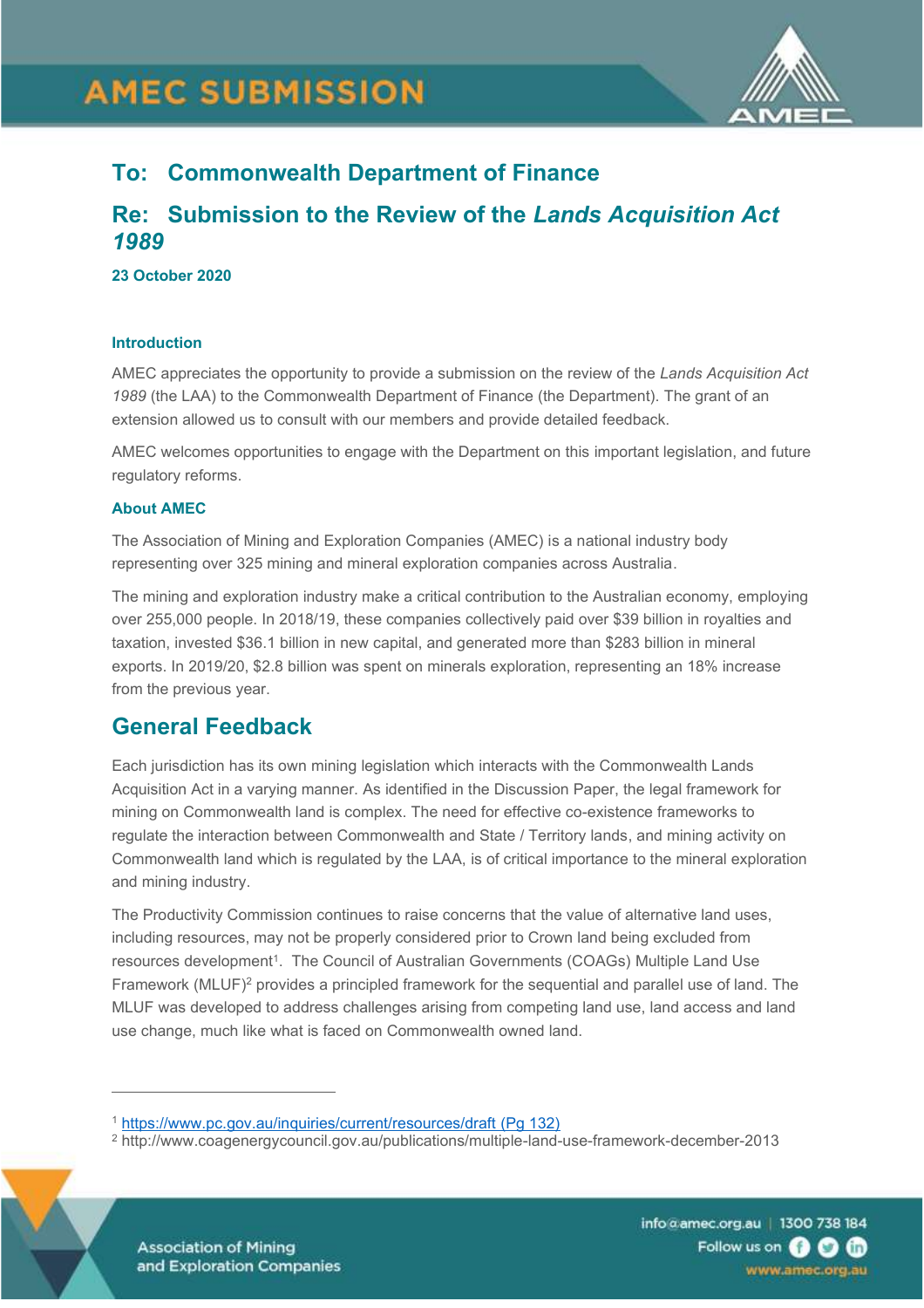AMEC has longstanding objectives to reduce the amount of red tape mineral and mining companies are subject to, and to reduce the cost of doing business for these companies. Any amendments which are contrary to these objectives, or remove the certainty that these long-term and higher risk investments require, may delay the realisation of the widespread benefits that mineral exploration and mining projects offer to not only the communities in which they are located, but also to the Australian economy.

The reform of the LAA presents an opportunity to improve the implementation of co-existence frameworks and provide mineral explorers and miners with tenure certainty, without compromising the viability of industry through increased delays, administrative burden, unnecessary duplication and red tape. Any changes to the LAA that will create delays already experienced when trying to resolve uncertainty, will impede the development of mining projects; these projects pay the royalties that build schools, roads, hospitals, and provide many other public benefits to all Australians.

## **The Constitution**

*The Commonwealth of Australia Constitution Act* (The Constitution) does not list minerals as an area over which the Commonwealth has jurisdiction. While the Commonwealth administers policy for Australia's offshore mineral and petroleum exploration, the responsibility for onshore legislation lies within Australia's States and Territories $^3$ ; as such, royalties that may be generated from the sale of minerals are the property of the State.

The Governor-General can grant mining interests on Commonwealth land, but the proponents are then subject to the relevant legislation and Regulations of the State in which the mineral interest is located. Entities wishing to undertake mineral exploration, mining or related activities on Commonwealth land apply to the Department of Finance and try to negotiate a deed of access before presenting the proposal to the Governor General for approval.

Australia's enviable mining and mineral exploration industry is considered to have low sovereign risk, high natural resource potential, ideal geographical positioning, and a highly skilled and experienced workforce. Whilst considered a strict regulation jurisdiction, susceptible to delays which create a level of uncertainty, the current interaction of land access regulatory frameworks between Commonwealth and State / Territory are not a significant barrier to investment. This needs to be maintained, and where possible, improved.

AMEC broadly supports measures to increase streamlining and reduce uncertainty for industry. However, AMEC cautions against introducing any measures that will increase the complexity of interaction between mining and LAA legislation, so as not to reduce the level of certainty required to attract investment to develop mining projects; the results of such changes would be to the detriment of the wider Australian community. The continued viability of Australia's prosperous minerals sector is contingent on the current Commonwealth land access provisions not being further restricted.

AMEC recommends investigating opportunities through the reforms process, to devolve more regulatory responsibilities of the Commonwealth under the LAA to the States and Territories.

<sup>3</sup> <http://www.australiaminerals.gov.au/legislation-regulations-and-guidelines>

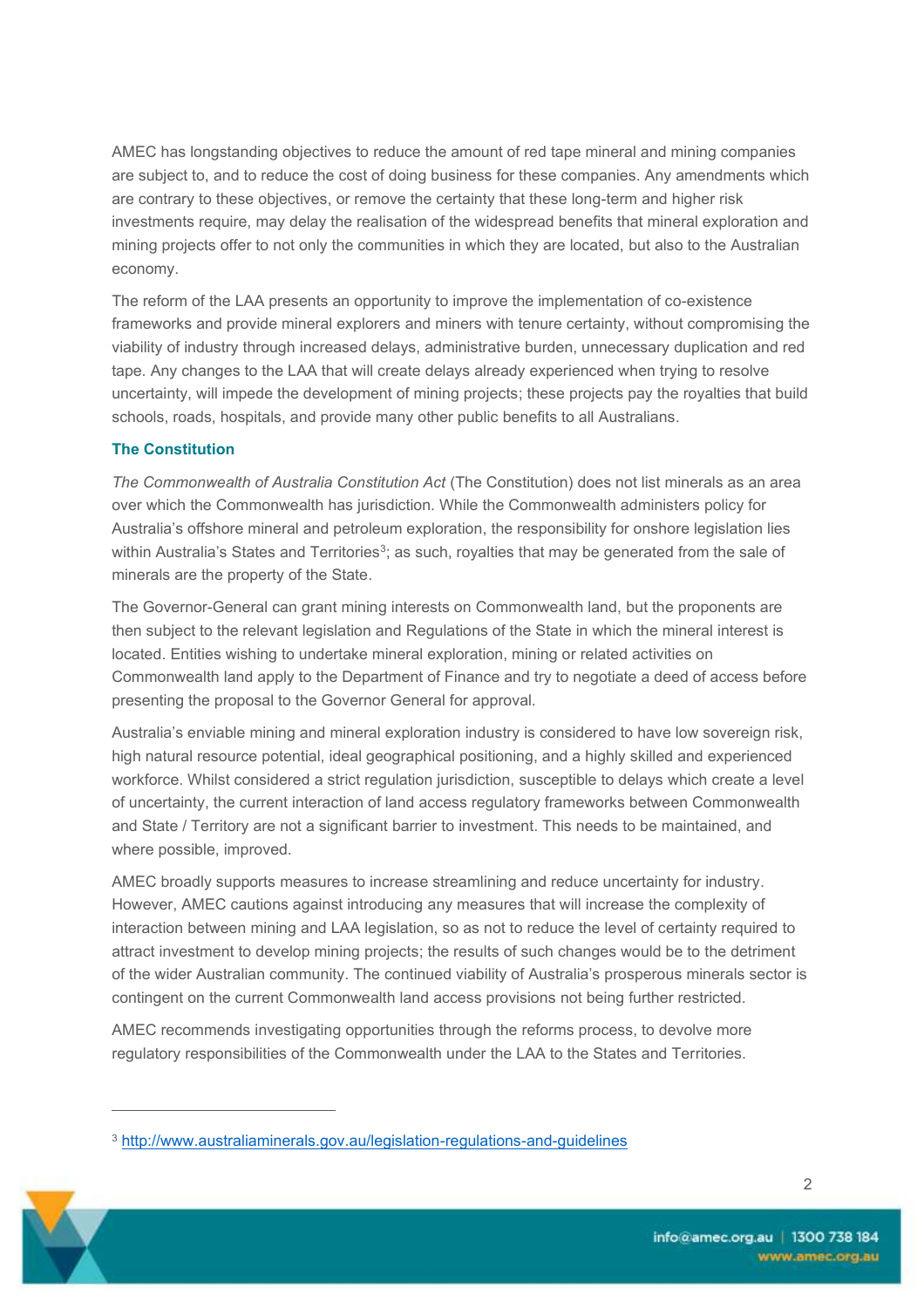# **Western Australia**

Western Australia's *Mining Act 1978* defines Commonwealth land as "land in respect of which the Commonwealth has a freehold or leasehold interest; or land that is otherwise vested in or held by an officer or person on behalf of the Commonwealth"<sup>4</sup> . Under this legislation, mining (which by definition includes prospecting and exploration) cannot be undertaken on reserved land or Commonwealth land without the written consent of the Minister responsible for the Mining Act.

Under Division 2 of Western Australia's Mining Act, a mining tenement may be applied for on Commonwealth land that is not already the subject of a mining tenement, and only with the consent of the Minister who is required to first consult and obtain the concurrence of the Minister of the Commonwealth responsible for the control and management of the land (Commonwealth Finance Minister), can mining be carried out on Commonwealth land<sup>5</sup>.

To be considered Commonwealth land for the purposes of the Mining Act, the land must be:

1. Land in respect of which the Commonwealth holds a freehold interest; or

2. Land in respect of which the Commonwealth holds a leasehold interest; or

3. Land that is otherwise vested in or held by an officer or person on behalf of the Commonwealth.

The co-existence of the LAA and the Mining Act has on a number of occasions, including recently, lead to confusion and uncertainty as to the interpretation of the legislation. There was recent debate over the classification of Mertondale Pastoral Lease as land in which the Commonwealth potentially holds a leasehold or freehold interest. The primary issues in contention were who holds the regulatory authority, and the implications the lease's purchase by the Department of Defence would have on mining and exploration activity, which would now be subject to Regulations under an additional piece of legislation.

AMEC engaged with relevant Commonwealth Departments to ensure mineral exploration was still permitted on tenements which were granted prior to the purchase of the lease, on the definitions of freehold and leasehold identified above. It was agreed that mineral exploration was still permitted to continue as the pastoral lease did not fit within these definitions, and the intent of the land was to remain as a pastoral lease. Had this outcome not been reached, the implications for existing tenement holders would be dire, as they would no longer be able to search for mineralisation, and their geological studies to date would essentially be made redundant.

An initial point of friction was the distribution of a standardised Deed of Access by the Department of Defence to tenure holders at Mertondale. While the content was contentious, the process and intent are supported as it transparently detailed expectations, access, and a pathway to mine development.

However, how legally binding the Deed is remains an open question. The interaction and coexistence of the LAA with the Western Australian Mining Act continues to create confusion and uncertainty. Providing more transparency and certainty about regulator authority, and more clarity on

<sup>5</sup> S.25A, Mining on Commonwealth Land, *Mining Act 1978*



<sup>4</sup> [https://www.dmp.wa.gov.au/Documents/Minerals/Mining\\_Notices\\_Basic\\_Provisions.pdf](https://www.dmp.wa.gov.au/Documents/Minerals/Mining_Notices_Basic_Provisions.pdf)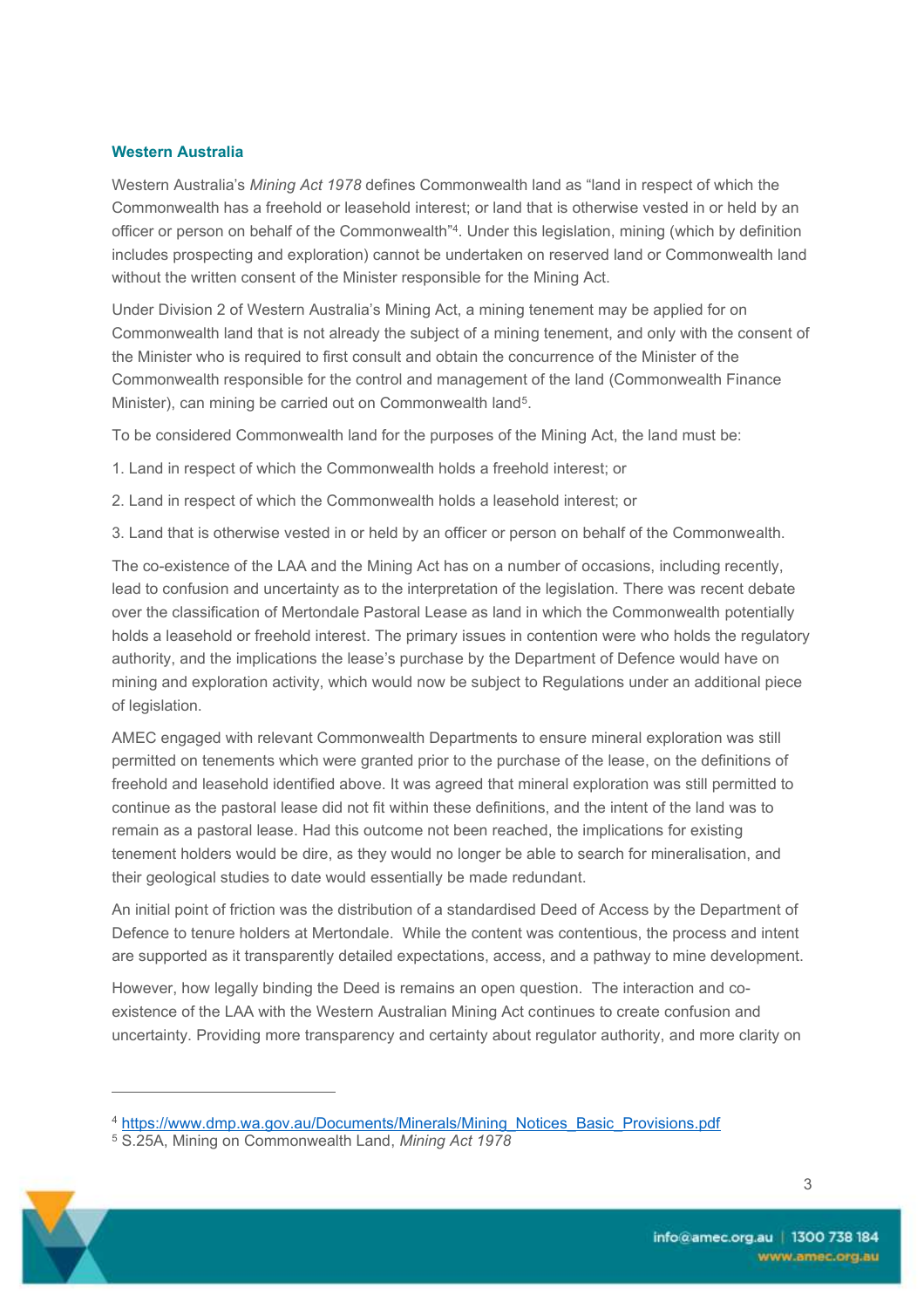the intent of the LAA reforms and their likely impact on mining and mineral exploration activity, will allow industry to better understand the implications and opportunities the reforms present.

# **South Australia**

In South Australia there are lands that are owned or controlled by the Commonwealth Department of Defence, managed as training or test areas. The co-existence framework South Australia that has been implemented to manage potential conflicts between land use is welcomed by industry.

Under the *Mining Act 1971* (SA), the lands remain mineral land, accessible for mineral exploration and mining, subject to certain restrictions and conditions under the *Defence Act 1903* (Cth) and the Defence Regulation 2016 (Cth) $6$ .

The Woomera Prohibited Area (WPA) for instance, is used by the Royal Australian Air Force for testing war materiel, but due to the implementation of a robust co-existence framework, mineral activity is permitted to occur in line with the 'traffic light system' (access zones). This system divided the WPA into four access zones, to offer different levels of access to non-Defence land users. The zones contain separate exclusion periods when Defence may undertake testing activities and access is not permitted, but otherwise, land users such as mineral explorers are subject to the following permissions:

**Red Zone:** continuous use by Defence; no public access or resource tenements or activity permitted;

**Amber Zones:** Defence can exclude on-ground access to all non-Defence users for specified periods of time; Amber Zone 1 – up to 140 days per year, Amber Zone 2 – up to 70 days per year;

**Green Zone:** non-Defence users may be excluded for up to 56 days per year.

These exclusion zones are published in March each year for the following financial year, with Green Zone requirements notified to resource production permit holders at least six months in advance.

South Australia's system is a welcome framework to manage the complexities in conflicting legislation regarding land use. It provides mineral explorers and the Government with certainty and advanced notice, to allow for proper planning and alternate arrangements, recognising the many benefits that minerals projects deliver and the importance of providing the land access certainty they require.

A concern, however, that remains is what will occur when economically viable mineralisation is discovered? Is it possible to develop a mine on Commonwealth land? Woomera sits on the highly prospective Gawler craton, which hosts Olympic Dam, Prominent Hill and other mines.

## **Queensland**

In Queensland generally all land except "Commonwealth land where an Act excludes mining" can be subject to a resource authority, noting that some land areas will have conditions and restrictions over them, restricting the range of allowed mining activities<sup>7</sup>.

<sup>7</sup> [https://www.business.qld.gov.au/industries/mining-energy-water/resources/minerals-coal/authorities](https://www.business.qld.gov.au/industries/mining-energy-water/resources/minerals-coal/authorities-permits/applying/land-constraints)[permits/applying/land-constraints](https://www.business.qld.gov.au/industries/mining-energy-water/resources/minerals-coal/authorities-permits/applying/land-constraints)



<sup>&</sup>lt;sup>6</sup> [https://energymining.sa.gov.au/minerals/land\\_access/defence\\_land](https://energymining.sa.gov.au/minerals/land_access/defence_land)